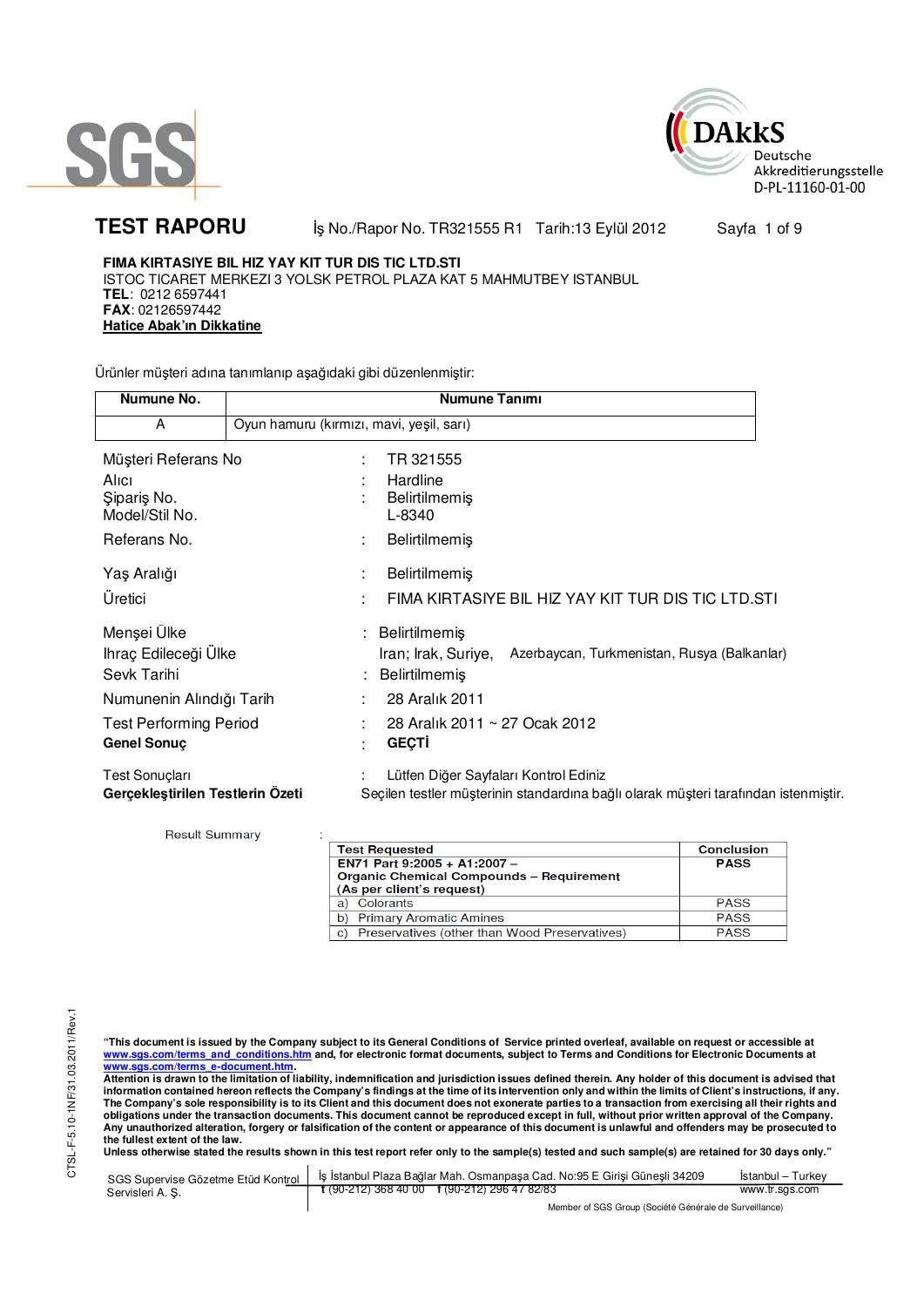



**TEST RAPORU b** iş No./Rapor No. TR321555 R1 Tarih:13 Eylül 2012 Sayfa 2 of 9

| <b>Test Parametreleri</b>                     | <b>Sonuc</b> |     |         |  |  |
|-----------------------------------------------|--------------|-----|---------|--|--|
| <b>Kimyasal Testler</b>                       | 1 + 2        | 1+3 | $2 + 4$ |  |  |
| Azo Dyes (Textile)                            |              |     |         |  |  |
| Phthalates                                    |              |     |         |  |  |
| Colorants                                     |              |     |         |  |  |
| <b>Primer Aromatic Amines</b>                 |              |     |         |  |  |
| Preservatives (other than wood preservatives) |              |     |         |  |  |

"This document is issued by the Company subject to its General Conditions of Service printed overleaf, available on request or accessible at<br>www.sgs.com/terms\_and\_conditions.htm\_and, for electronic format documents, subjec

<u>www.sgs.com/terms\_e-document.htm.</u><br>Attention is drawn to the limitation of liability, indemnification and jurisdiction issues defined therein. Any holder of this document is advised that<br>information contained hereon refle obligations under the transaction documents. This document cannot be reproduced except in full, without prior written approval of the Company.<br>Any unauthorized alteration, forgery or falsification of the content or appeara

**Unless otherwise stated the results shown in this test report refer only to the sample(s) tested and such sample(s) are retained for 30 days only."** 

|                  | SGS Supervise Gözetme Etüd Kontrol   İş İstanbul Plaza Bağlar Mah. Osmanpaşa Cad. No:95 E Girişi Güneşli 34209 | Istanbul – Turkev |
|------------------|----------------------------------------------------------------------------------------------------------------|-------------------|
| Servisleri A. S. | $\frac{1}{2}$ (90-212) 368 40 00 f (90-212) 296 47 82/83                                                       | www.tr.sgs.com    |
|                  | Member of SGS Group (Société Générale de Surveillance)                                                         |                   |

 $\sqrt{SGS}$  Group (Société Générale de Surveillance)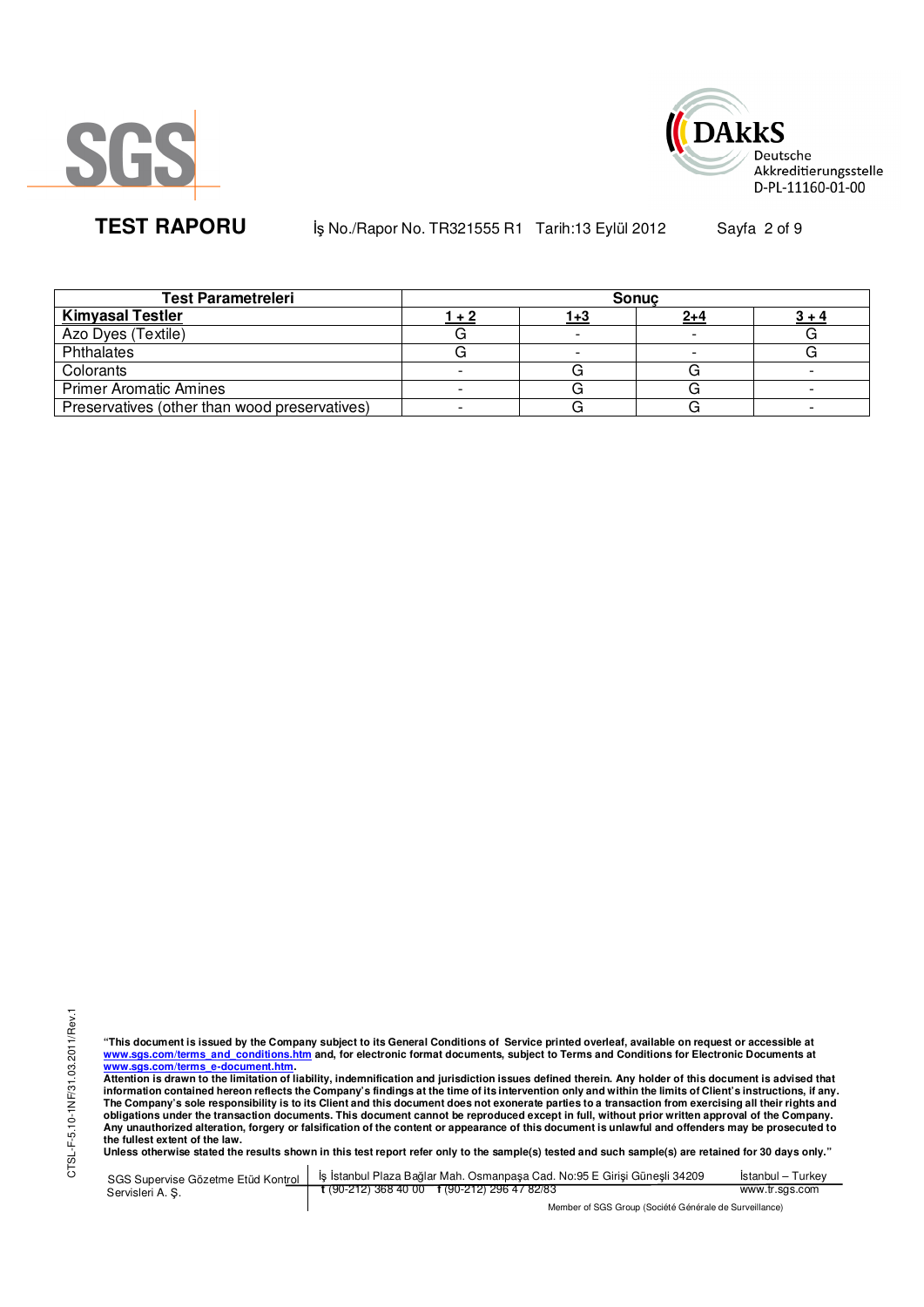



# **TEST RAPORU b** iş No./Rapor No. TR321555 R1 Tarih:13 Eylül 2012 Sayfa 3 of 9

|                | Remarks<br>$G = M\ddot{\mu}$ şteri standardına uygun                                                                                                                                                                                                                                                                                                     |                                                                                                                                                                                                                                                                                                                                                                 |  |  |  |  |
|----------------|----------------------------------------------------------------------------------------------------------------------------------------------------------------------------------------------------------------------------------------------------------------------------------------------------------------------------------------------------------|-----------------------------------------------------------------------------------------------------------------------------------------------------------------------------------------------------------------------------------------------------------------------------------------------------------------------------------------------------------------|--|--|--|--|
|                |                                                                                                                                                                                                                                                                                                                                                          | = Müşteri standardına uygun değil                                                                                                                                                                                                                                                                                                                               |  |  |  |  |
|                | = Sınır değer belirtilmedi                                                                                                                                                                                                                                                                                                                               |                                                                                                                                                                                                                                                                                                                                                                 |  |  |  |  |
| Notes:         |                                                                                                                                                                                                                                                                                                                                                          | Conclusions on meet/fail are based on the test result from the actual sampling of the received sample(s).                                                                                                                                                                                                                                                       |  |  |  |  |
|                | standard.                                                                                                                                                                                                                                                                                                                                                | The composite sampling method is based on the client's special request and is a modification from the testing                                                                                                                                                                                                                                                   |  |  |  |  |
|                | The test results relate to the tested items only.<br>Test reports without SGS seal and authorised signatures are invalid.<br>Reported results do not include uncertainties.<br>evaluation has been carried out in accordance with UKAS and DAkkS requirements.<br>interpretations expressed herein are outside the scope of UKAS or DAkkS Accreditation. | The reported expanded uncertainty is based on a standard uncertainty multiplied by a coverage factor k=2, providing a level of confidence of approximately 95%. The uncertainty<br>In this Test Report tests marked (1) are included in the UKAS Accreditation Scope, marked (2) are included in the DAkkS Accreditation Scope of this Laboratory. Opinions and |  |  |  |  |
|                |                                                                                                                                                                                                                                                                                                                                                          | IN THIS REVISED-1 REPORT, MODEL / STYLE NO WAS ADDED BY THE REQUEST OF THE APPLICANT.                                                                                                                                                                                                                                                                           |  |  |  |  |
|                |                                                                                                                                                                                                                                                                                                                                                          | THIS REPORT SUPERSEDES OUR REPORT NO: 321555 DATED 27.01.2012                                                                                                                                                                                                                                                                                                   |  |  |  |  |
|                | Issued in Istanbul<br>Signed for and on behalf of<br>SGS Supervise Gözetme Etüd<br>Kontrol Servisleri A.Ş.                                                                                                                                                                                                                                               |                                                                                                                                                                                                                                                                                                                                                                 |  |  |  |  |
| Nilay Gültekin |                                                                                                                                                                                                                                                                                                                                                          | Ayşe Çimen                                                                                                                                                                                                                                                                                                                                                      |  |  |  |  |
|                | <b>Customer Services Team Leader</b>                                                                                                                                                                                                                                                                                                                     | <b>Customer Services Manager</b>                                                                                                                                                                                                                                                                                                                                |  |  |  |  |
|                |                                                                                                                                                                                                                                                                                                                                                          | <b>EETUD</b><br>avıs                                                                                                                                                                                                                                                                                                                                            |  |  |  |  |

"This document is issued by the Company subject to its General Conditions of Service printed overleaf, available on request or accessible at<br>www.sgs.com/terms\_and\_conditions.htm\_and, for electronic format documents, subjec

<u>www.sgs.com/terms\_e-document.htm.</u><br>Attention is drawn to the limitation of liability, indemnification and jurisdiction issues defined therein. Any holder of this document is advised that<br>information contained hereon refle obligations under the transaction documents. This document cannot be reproduced except in full, without prior written approval of the Company.<br>Any unauthorized alteration, forgery or falsification of the content or appeara

**Unless otherwise stated the results shown in this test report refer only to the sample(s) tested and such sample(s) are retained for 30 days only."** 

|                  | SGS Supervise Gözetme Etüd Kontrol   İş İstanbul Plaza Bağlar Mah. Osmanpaşa Cad. No:95 E Girişi Güneşli 34209 | Istanbul – Turkev |
|------------------|----------------------------------------------------------------------------------------------------------------|-------------------|
| Servisleri A. S. | $\frac{1}{1}$ (90-212) 368 40 00 f (90-212) 296 47 82/83                                                       | www.tr.sgs.com    |
|                  | Member of SGS Group (Société Générale de Surveillance)                                                         |                   |

Group (Société Générale de Surveillance)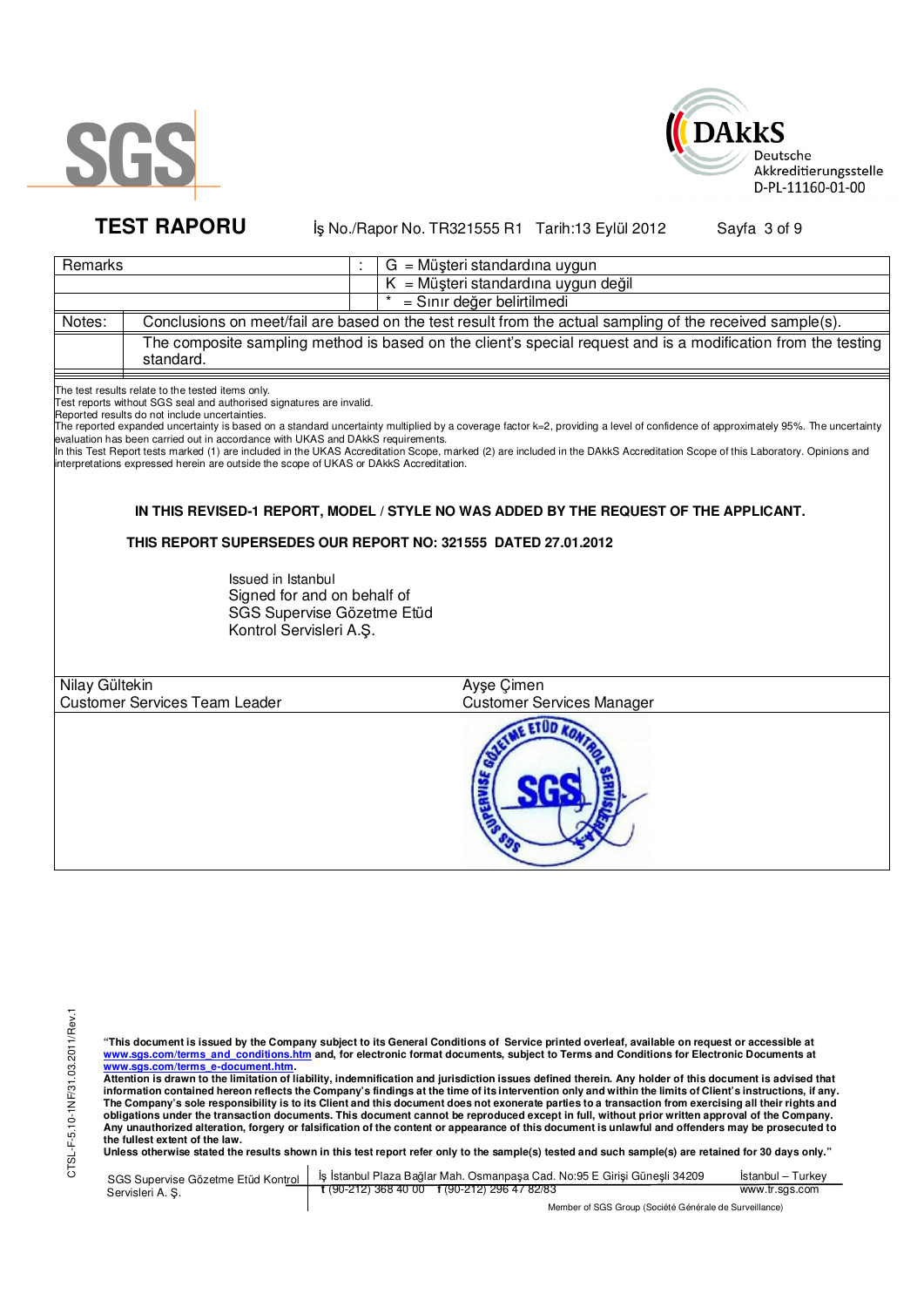



**TEST RAPORU b** iş No./Rapor No. TR321555 R1 Tarih:13 Eylül 2012 Sayfa 4 of 9

# **Component List / List of Materials for Chemical Test**

| Sample No. | <b>Sample Description</b> | <b>Sample Colour</b> | <b>Material No.</b> | <b>Component</b> | <b>Material</b> | Colour      |
|------------|---------------------------|----------------------|---------------------|------------------|-----------------|-------------|
|            | Playdough                 | Red                  |                     | Playdough        |                 | Red         |
|            | Playdough                 | Green                |                     | Playdough        |                 | Green       |
| -          | Playdough                 | Yellow               |                     | Playdough        |                 | Yellow      |
|            | Playdough                 | Blue                 |                     | Playdough        |                 | <b>Blue</b> |

"This document is issued by the Company subject to its General Conditions of Service printed overleaf, available on request or accessible at<br>www.sgs.com/terms\_and\_conditions.htm\_and, for electronic format documents, subjec

<u>www.sgs.com/terms\_e-document.htm.</u><br>Attention is drawn to the limitation of liability, indemnification and jurisdiction issues defined therein. Any holder of this document is advised that<br>information contained hereon refle **obligations under the transaction documents. This document cannot be reproduced except in full, without prior written approval of the Company. Any unauthorized alteration, forgery or falsification of the content or appearance of this document is unlawful and offenders may be prosecuted to the fullest extent of the law.** 

| SGS Supervise Gözetme Etüd Kontrol | S İs İstanbul Plaza Bağlar Mah. Osmanpasa Cad. No:95 E Girisi Günesli 34209 | Istanbul – Turkev |
|------------------------------------|-----------------------------------------------------------------------------|-------------------|
| Servisleri A.S.                    | $\frac{1}{2}$ (90-212) 368 40 00 f (90-212) 296 47 82/83                    | www.tr.sgs.com    |
|                                    | Member of SGS Group (Société Générale de Surveillance)                      |                   |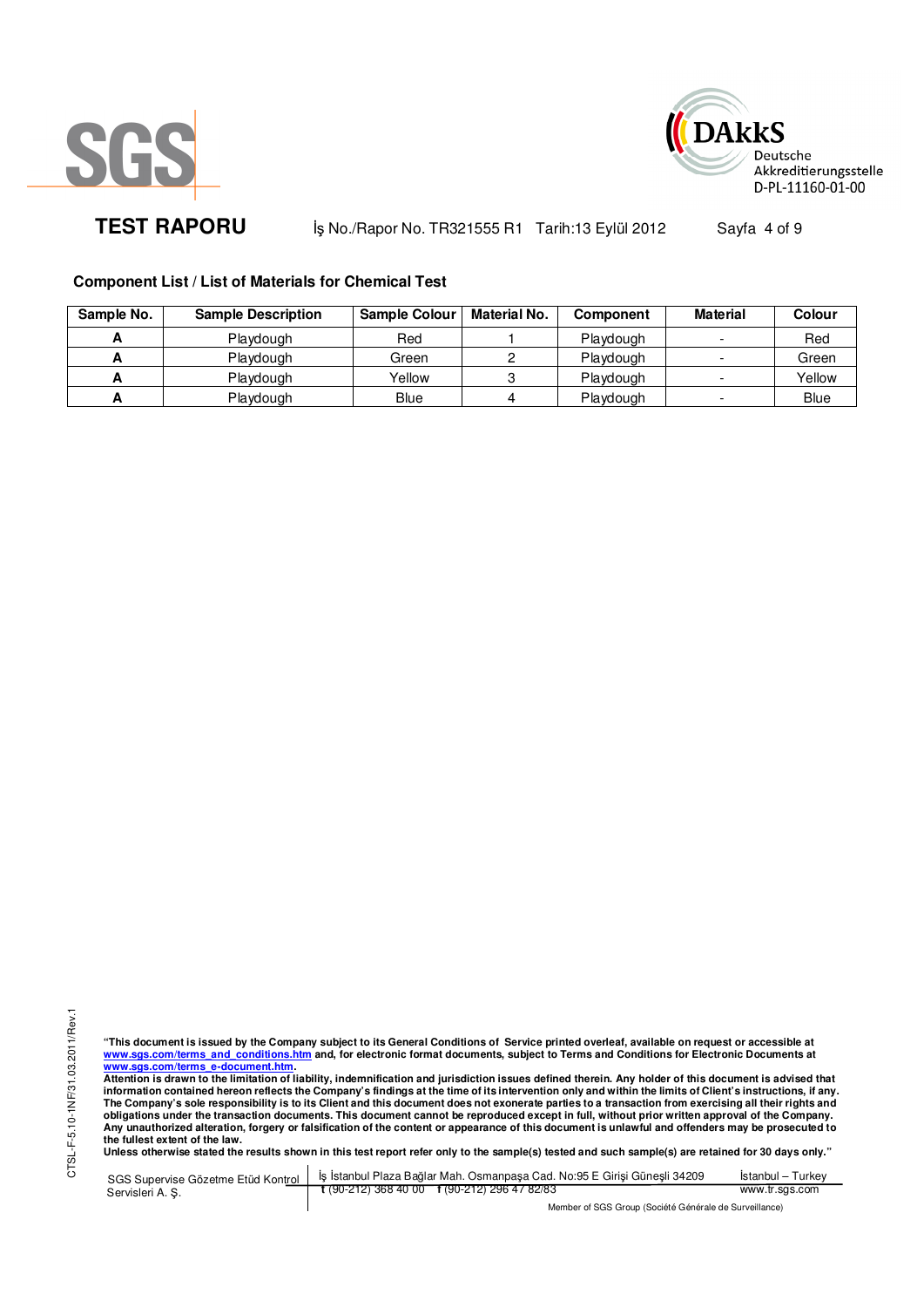



**TEST RAPORU b** iş No./Rapor No. TR321555 R1 Tarih:13 Eylül 2012 Sayfa 5 of 9

# **Detail Test Result:**

| <b>Azo Dyes (Textile)<sup>2</sup></b>                                                                                                                                                                                                                                         |                |         |         |
|-------------------------------------------------------------------------------------------------------------------------------------------------------------------------------------------------------------------------------------------------------------------------------|----------------|---------|---------|
| Test Method:<br>ACCORDING TO BS EN 14362-1:2003 - ANALYSIS BY GC-MS/HPLC-DAD                                                                                                                                                                                                  |                |         |         |
| <b>Component</b>                                                                                                                                                                                                                                                              | Cas No         | $1 + 2$ | $3 + 4$ |
| 4-Aminobiphenyl                                                                                                                                                                                                                                                               | $92 - 67 - 1$  | n.d.    | n.d.    |
| Benzidine                                                                                                                                                                                                                                                                     | $92 - 87 - 5$  | n.d.    | n.d.    |
| 4-Chlor-o-toluidine                                                                                                                                                                                                                                                           | 95-69-2        | n.d.    | n.d.    |
| 2-Naphthylamine                                                                                                                                                                                                                                                               | $91 - 59 - 8$  | n.d.    | n.d.    |
| o-Aminoazotoluene                                                                                                                                                                                                                                                             | 97-56-3        | n.d.    | n.d.    |
| 5-nitro-o-toluidine / 2-Amino-4-nitrotoluene                                                                                                                                                                                                                                  | $99-55-8$      | n.d.    | n.d.    |
| 4-Chloroaniline                                                                                                                                                                                                                                                               | 106-47-8       | n.d.    | n.d.    |
| 4-methoxy-m-phenylenediamine / 2,4-Diaminoanisole                                                                                                                                                                                                                             | 615-05-4       | n.d.    | n.d.    |
| 4,4'-Diaminodiphenylmethane                                                                                                                                                                                                                                                   | 101-77-9       | n.d.    | n.d.    |
| 3,3'-Dichlorobenzidine                                                                                                                                                                                                                                                        | $91 - 94 - 1$  | n.d.    | n.d.    |
| 3,3'-Dimethoxybenzidine                                                                                                                                                                                                                                                       | 119-90-4       | n.d.    | n.d.    |
| 3,3'-Dimethylbenzidine                                                                                                                                                                                                                                                        | 119-93-7       | n.d.    | n.d.    |
| 4,4'-methylenedi-o-toluidine /                                                                                                                                                                                                                                                |                | n.d.    | n.d.    |
| 3,3'-Dimethyl-4,4'-diaminodiphenylmethane                                                                                                                                                                                                                                     | 838-88-0       |         |         |
| p-Cresidine                                                                                                                                                                                                                                                                   | 120-71-8       | n.d.    | n.d.    |
| 4,4'-Methylene-bis-(2-chloroaniline)                                                                                                                                                                                                                                          | $101 - 14 - 4$ | n.d.    | n.d.    |
| 4,4'-Oxydianiline                                                                                                                                                                                                                                                             | 101-80-4       | n.d.    | n.d.    |
| 4,4'-Thiodianiline                                                                                                                                                                                                                                                            | 139-65-1       | n.d.    | n.d.    |
| o-Toluidine                                                                                                                                                                                                                                                                   | 95-53-4        | n.d.    | n.d.    |
| 4-methyl-m-phenylenediamine / 2,4- Toluendiamine                                                                                                                                                                                                                              | 95-80-7        | n.d.    | n.d.    |
| 2,4,5-Trimethylaniline                                                                                                                                                                                                                                                        | 137-17-7       | n.d.    | n.d.    |
| **4-aminoazobenzene                                                                                                                                                                                                                                                           | 60-09-3        | n.d.    | n.d.    |
| O-Anisidine                                                                                                                                                                                                                                                                   | 90-04-0        | n.d.    | n.d.    |
|                                                                                                                                                                                                                                                                               | Sonuç          | Geçti   | Geçti   |
| $Note(s)$ :                                                                                                                                                                                                                                                                   |                |         |         |
| $n.d. = not detected$                                                                                                                                                                                                                                                         |                |         |         |
| $=$ exceed the limit                                                                                                                                                                                                                                                          |                |         |         |
| Detection Limit = $5 \text{ mg/kg}$ (for individual compound)                                                                                                                                                                                                                 |                |         |         |
| Requirement by the client=<br>30 mg/kg                                                                                                                                                                                                                                        |                |         |         |
| * * Test result for 4-aminoazobenzene (CAS no.: 60-09-3) is considered as "not detected" (i.e. <5mg/kg) since both aniline<br>Remark:<br>and/or 1,4-phenylenediamine is not found (i.e. <5mg/kg) by mentioned test method.<br>Max. limit specified by EU directive 2002/61/EC |                |         |         |

"This document is issued by the Company subject to its General Conditions of Service printed overleaf, available on request or accessible at<br>www.sgs.com/terms\_and\_conditions.htm\_and, for electronic format documents, subjec

<mark>www.sgs.com/terms\_e-document.htm.</mark><br>Attention is drawn to the limitation of liability, indemnification and jurisdiction issues defined therein. Any holder of this document is advised that information contained hereon reflects the Company's findings at the time of its intervention only and within the limits of Client's instructions, if any.<br>The Company's sole responsibility is to its Client and this document **obligations under the transaction documents. This document cannot be reproduced except in full, without prior written approval of the Company. Any unauthorized alteration, forgery or falsification of the content or appearance of this document is unlawful and offenders may be prosecuted to the fullest extent of the law.** 

|                  | SGS Supervise Gözetme Etüd Kontrol   İş İstanbul Plaza Bağlar Mah. Osmanpaşa Cad. No:95 E Girişi Güneşli 34209 | İstanbul – Turkev |
|------------------|----------------------------------------------------------------------------------------------------------------|-------------------|
| Servisleri A. S. | $t(90-212)3684000$ $t(90-212)2964782/83$                                                                       | www.tr.sgs.com    |
|                  | Member of SGS Group (Société Générale de Surveillance)                                                         |                   |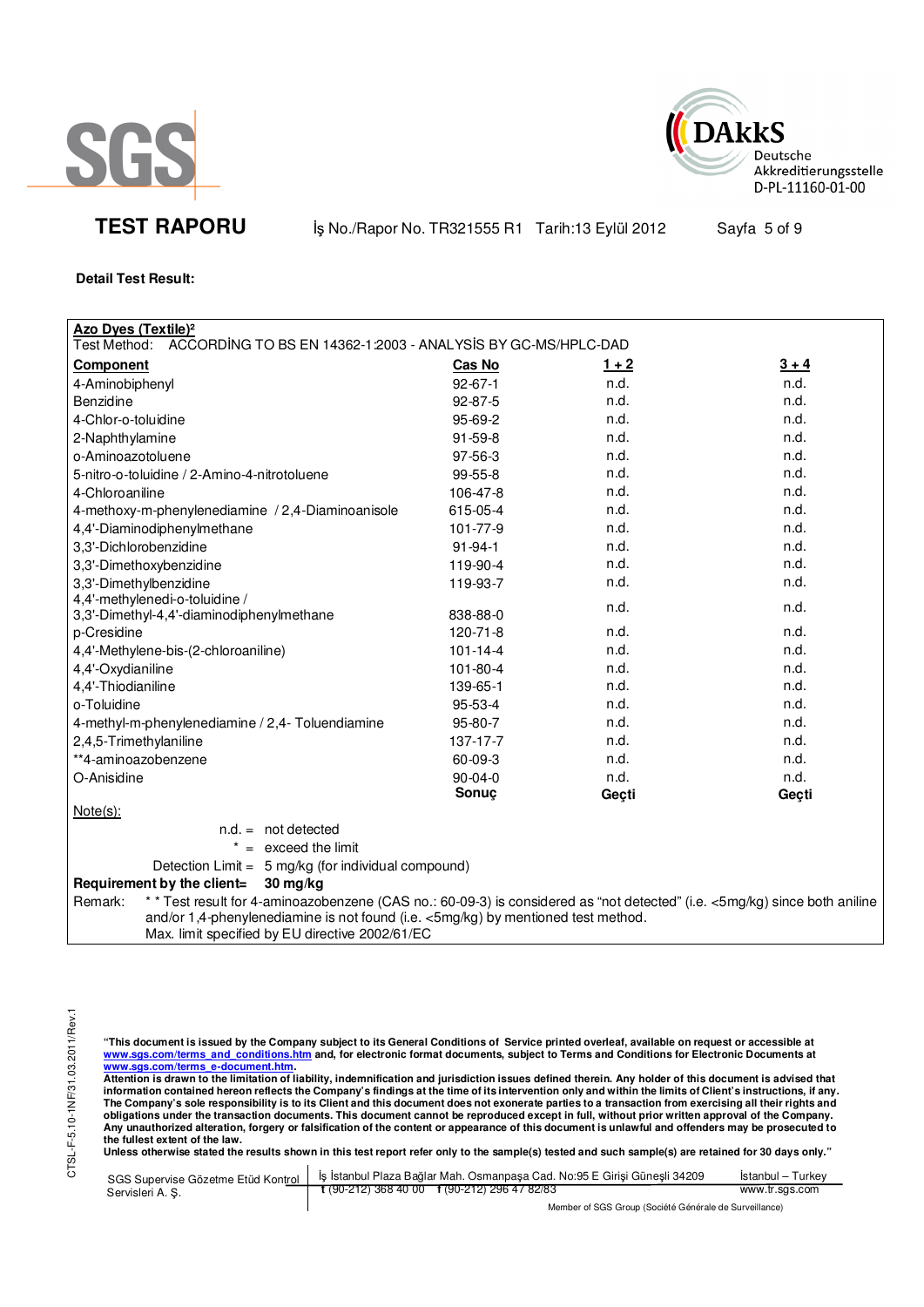



**TEST RAPORU b** iş No./Rapor No. TR321555 R1 Tarih:13 Eylül 2012 Sayfa 6 of 9

| Phthalates <sup>2</sup>                                   |                               |                                                                                                                              |                                                                                    |
|-----------------------------------------------------------|-------------------------------|------------------------------------------------------------------------------------------------------------------------------|------------------------------------------------------------------------------------|
| Test Method:                                              |                               | WITH REFERENCE TO EN 14372:2004 - ANALYSIS BY GC-MS                                                                          |                                                                                    |
| <b>Component</b>                                          | <b>Cas No</b>                 | $1 + 2$                                                                                                                      | $3 + 4$                                                                            |
| Dibutyl Phthalate (DBP)                                   | 84-74-2                       | n.d.                                                                                                                         | n.d.                                                                               |
| Benzylbutyl Phthalate (BBP)                               | 85-68-7                       | n.d.                                                                                                                         | n.d.                                                                               |
| Bis-(2-ethylhexyl) Phthalate (DEHP)                       | 117-81-7                      | n.d.                                                                                                                         | n.d.                                                                               |
| Diisononyl Phthalate (DINP)                               | 28553-12-0                    | n.d.                                                                                                                         | n.d.                                                                               |
| Di-n-octyl Phthalate (DNOP)                               | 117-84-0                      | n.d.                                                                                                                         | n.d.                                                                               |
| Diisodecyl Phthalate (DIDP)                               | 26761-40-0                    | n.d.                                                                                                                         | n.d.                                                                               |
| Total (DBP+BBP+DEHP)                                      |                               | n.d.                                                                                                                         | n.d.                                                                               |
| Total (DINP+DNOP+DIDP)                                    |                               | n.d.                                                                                                                         | n.d.                                                                               |
| Note(s):                                                  | Sonuc                         | Geçti                                                                                                                        | Geçti                                                                              |
| $n.d. =$                                                  | not detected                  |                                                                                                                              |                                                                                    |
|                                                           | exceed the limit              |                                                                                                                              |                                                                                    |
| $\leq$ $=$                                                | less than                     |                                                                                                                              |                                                                                    |
| Detection $Limit =$<br>Recommended Max. Limit=<br>Remark: | individual compound)<br>mouth | For DBP, BBP, DEHP and DNOP: 0,003%, For DINP, DIDP: 0,01% (for<br>0,1 % for Total (DBP+BBP+DEHP) For all childcare articles | 0,1 % for Total (DINP+DNOP+DIDP) For childcare articles if it can be placed in the |
|                                                           |                               | 552/2009 amending Annex XVII of REACH Regulation (EC) No 1907/2006<br>(previously restricted under Directive 2005/84/EC).    | Recommended Max. limit specified by entries 51 and 52 of Regulation (EC) No        |

"This document is issued by the Company subject to its General Conditions of Service printed overleaf, available on request or accessible at<br>www.sgs.com/terms\_and\_conditions.htm\_and, for electronic format documents, subjec

<u>www.sgs.com/terms\_e-document.htm.</u><br>Attention is drawn to the limitation of liability, indemnification and jurisdiction issues defined therein. Any holder of this document is advised that<br>information contained hereon refle obligations under the transaction documents. This document cannot be reproduced except in full, without prior written approval of the Company.<br>Any unauthorized alteration, forgery or falsification of the content or appeara

|                 | SGS Supervise Gözetme Etüd Kontrol   İş İstanbul Plaza Bağlar Mah. Osmanpaşa Cad. No:95 E Girişi Güneşli 34209 | Istanbul – Turkev |  |  |
|-----------------|----------------------------------------------------------------------------------------------------------------|-------------------|--|--|
| Servisleri A.S. | t (90-212) 368 40 00 f (90-212) 296 47 82/83                                                                   | www.tr.sgs.com    |  |  |
|                 | Member of SGS Group (Société Générale de Surveillance)                                                         |                   |  |  |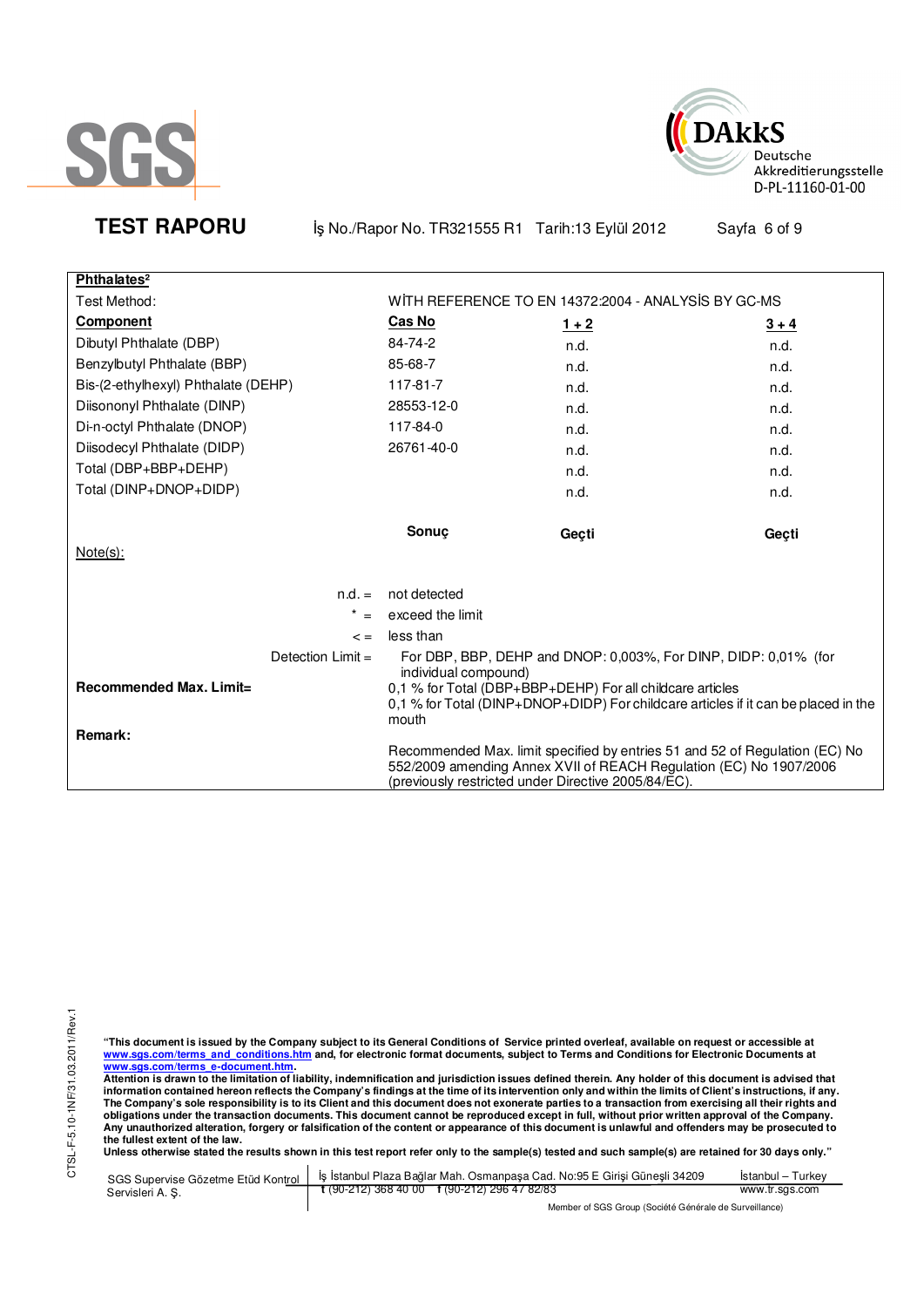



**TEST RAPORU b** iş No./Rapor No. TR321555 R1 Tarih:13 Eylül 2012 Sayfa 7 of 9

**#** 

**Test Results** 

ł

## EN71 Part 9:2005 + A1:2007 - Organic Chemical Compounds - Requirements

Method: Sample preparation with reference to EN71-10: 2005 followed by analysis with reference to EN71-11: 2005.

### a) Colorants

| Test items            | CAS        | Result (mg/kg) |             | Reporting     | Limit   |
|-----------------------|------------|----------------|-------------|---------------|---------|
|                       | Number     |                | 2           | Limit (mg/kg) | (mg/kg) |
| Disperse Blue 1       | 2475-45-8  | <b>ND</b>      | ND          | 2             | 10      |
| Disperse Blue 3       | 2475-46-9  | <b>ND</b>      | ND.         | 2             | 10      |
| Disperse Blue 106     | 12223-01-7 | <b>ND</b>      | ND          | 2             | 10      |
| Disperse Blue 124     | 61951-51-7 | <b>ND</b>      | ND          | 2             | 10      |
| Disperse Yellow 3     | 2832-40-8  | ND             | ND          | 2             | 10      |
| Disperse Orange 3     | 730-40-5   | <b>ND</b>      | ND          | 2             | 10      |
| Disperse Orange 37/76 | 13301-61-6 | <b>ND</b>      | ND          | 2             | 10      |
| Disperse Red 1        | 2872-52-8  | <b>ND</b>      | ND          | 2             | 10      |
| Solvent Yellow 1      | 60-09-3    | ND             | ND          | 2             | 10      |
| Solvent Yellow 2      | 60-11-7    | <b>ND</b>      | ND          | 2             | 10      |
| Solvent Yellow 3      | 97-56-3    | <b>ND</b>      | ND          | 2             | 10      |
| Basic Red 9           | 569-61-9   | <b>ND</b>      | ND          | 2             | 10      |
| <b>Basic Violet 1</b> | 8004-87-3  | ND             | ND          | 2             | 10      |
| <b>Basic Violet 3</b> | 548-62-9   | ND             | ND          | 2             | 10      |
| Acid Red 26           | 3761-53-3  | <b>ND</b>      | ND          | 2             | 10      |
| Acid Violet 49        | 1694-09-3  | <b>ND</b>      | ND          | 2             | 10      |
| Comment               |            | <b>PASS</b>    | <b>PASS</b> |               |         |

**Composite Sample Description:** 

1. Red Clay + Yellow Clay

2. Green Clay + Blue Clay

Note : 1. mg/kg = milligram per kilogram 2. ND = Not Detected

"This document is issued by the Company subject to its General Conditions of Service printed overleaf, available on request or accessible at<br>www.sgs.com/terms\_and\_conditions.htm\_and, for electronic format documents, subjec <mark>www.sgs.com/terms\_e-document.htm.</mark><br>Attention is drawn to the limitation of liability, indemnification and jurisdiction issues defined therein. Any holder of this document is advised that

information contained hereon reflects the Company's findings at the time of its intervention only and within the limits of Client's instructions, if any.<br>The Company's sole responsibility is to its Client and this document **obligations under the transaction documents. This document cannot be reproduced except in full, without prior written approval of the Company. Any unauthorized alteration, forgery or falsification of the content or appearance of this document is unlawful and offenders may be prosecuted to the fullest extent of the law.** 

|                  | SGS Supervise Gözetme Etüd Kontrol   İş İstanbul Plaza Bağlar Mah. Osmanpaşa Cad. No:95 E Girisi Günesli 34209 | Istanbul – Turkev |  |  |
|------------------|----------------------------------------------------------------------------------------------------------------|-------------------|--|--|
| Servisleri A. S. | $\frac{1}{2}$ (90-212) 368 40 00 f (90-212) 296 47 82/83                                                       | www.tr.sgs.com    |  |  |
|                  | Member of SGS Group (Société Générale de Surveillance)                                                         |                   |  |  |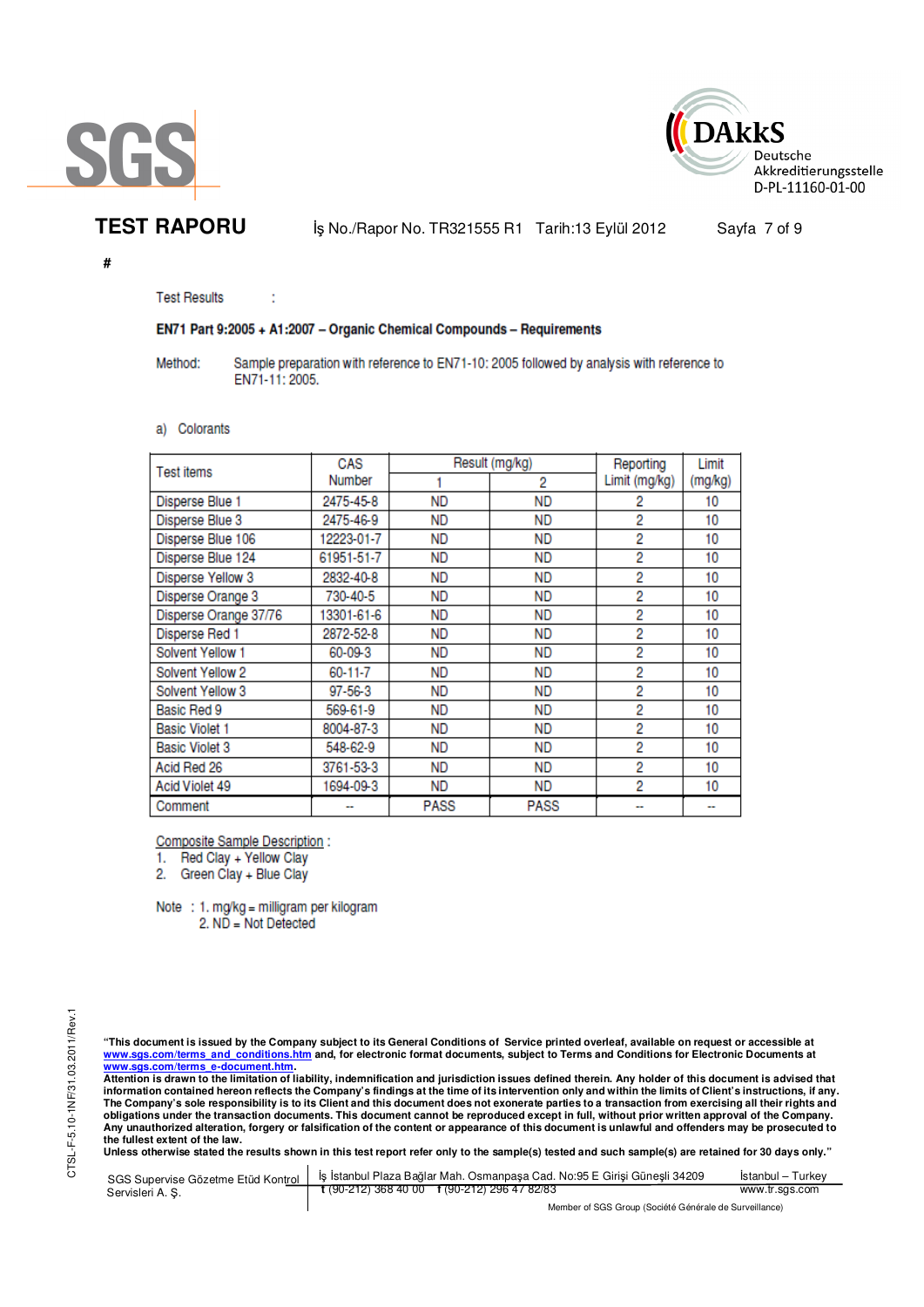



# **TEST RAPORU** iş No./Rapor No. TR321555 R1 Tarih:13 Eylül 2012 Sayfa 8 of 9

### b) Primary Aromatic Amines

| Test items                     | CAS           | Result (mg/kg) |             | Reporting     | Limit   |
|--------------------------------|---------------|----------------|-------------|---------------|---------|
|                                | Number        |                | 2           | Limit (mg/kg) | (mg/kg) |
| Benzidine                      | $92 - 87 - 5$ | <b>ND</b>      | <b>ND</b>   |               | 5       |
| 2-Naphthylamine                | $91 - 59 - 8$ | <b>ND</b>      | <b>ND</b>   | 2             | 5       |
| 4-Chloroaniline                | 106-47-8      | <b>ND</b>      | <b>ND</b>   | 2             | 5       |
| 3.3'-Dichlorobenzidine         | 91-94-1       | <b>ND</b>      | <b>ND</b>   | 2             | 5       |
| 3,3'-Dimethoxybenzidine        | 119-90-4      | <b>ND</b>      | <b>ND</b>   | 2             | 5       |
| 3,3'-Dimethylbenzidine         | 119-93-7      | <b>ND</b>      | <b>ND</b>   | 2             | 5       |
| o-Toluidine                    | 95-53-4       | <b>ND</b>      | <b>ND</b>   | 2             | 5       |
| 2-Methoxyaniline (o-Anisidine) | $90 - 04 - 0$ | <b>ND</b>      | <b>ND</b>   | 2             | 5       |
| Aniline                        | 62-53-3       | <b>ND</b>      | <b>ND</b>   | 2             | 5       |
| Comment                        | $\sim$        | <b>PASS</b>    | <b>PASS</b> |               | $\sim$  |

**Composite Sample Description:** 

Red Clay + Yellow Clay

2. Green Clay + Blue Clay

Note : 1. mg/kg = milligram per kilogram  $2. N\overline{D} = Not$  Detected

c) Preservatives (other than Wood Preservatives)

| <b>Test items</b>                                                         | CAS           | Result (mg/kg) |             | Reporting     | Limit   |
|---------------------------------------------------------------------------|---------------|----------------|-------------|---------------|---------|
|                                                                           | Number        |                |             | Limit (mg/kg) | (mg/kg) |
| Phenol                                                                    | 108-95-2      | <b>ND</b>      | <b>ND</b>   |               | 10      |
| 1,2-Benzylisothiazolin-3-one                                              | 2634-33-5     | <b>ND</b>      | <b>ND</b>   |               | 5       |
| 2-Methyl-4-isothiazolin-3-one                                             | 2682-20-4     | <b>ND</b>      | ND          | 5             | 10      |
| 5-Chloro-2-methyl-4-isothiazolin-3-one                                    | 26172-55-4    | <b>ND</b>      | <b>ND</b>   |               | 10      |
| 5-Chloro-2-methyl-4-isothiazolin-3-one<br>+ 2-methyl-4-isothiazolin-3-one |               | <b>ND</b>      | <b>ND</b>   | 10            | 15      |
| Formaldehyde (free)                                                       | 50-00-0       | <b>ND</b>      | <b>ND</b>   | 150           | 500     |
| Comment                                                                   | $\sim$ $\sim$ | <b>PASS</b>    | <b>PASS</b> | $\sim$        |         |

Composite Sample Description :

Red Clay + Yellow Clay<br>Green Clay + Blue Clay

2

Note : 1. mg/kg = milligram per kilogram 2. ND = Not Detected

### **#This test was performed at SGS Hong Kong as subcontract.**

"This document is issued by the Company subject to its General Conditions of Service printed overleaf, available on request or accessible at<br>www.sgs.com/terms\_and\_conditions.htm\_and, for electronic format documents, subjec <mark>www.sgs.com/terms\_e-document.htm.</mark><br>Attention is drawn to the limitation of liability, indemnification and jurisdiction issues defined therein. Any holder of this document is advised that

information contained hereon reflects the Company's findings at the time of its intervention only and within the limits of Client's instructions, if any.<br>The Company's sole responsibility is to its Client and this document **obligations under the transaction documents. This document cannot be reproduced except in full, without prior written approval of the Company. Any unauthorized alteration, forgery or falsification of the content or appearance of this document is unlawful and offenders may be prosecuted to the fullest extent of the law.** 

| SGS Supervise Gözetme Etüd Kontrol | Is Istanbul Plaza Bağlar Mah. Osmanpasa Cad. No:95 E Girisi Günesli 34209 | Istanbul – Turkev |  |
|------------------------------------|---------------------------------------------------------------------------|-------------------|--|
| Servisleri A.S.                    | $t(90-212)3684000$ $t(90-212)2964782/83$                                  | www.tr.sgs.com    |  |
|                                    | Member of SGS Group (Société Générale de Surveillance)                    |                   |  |